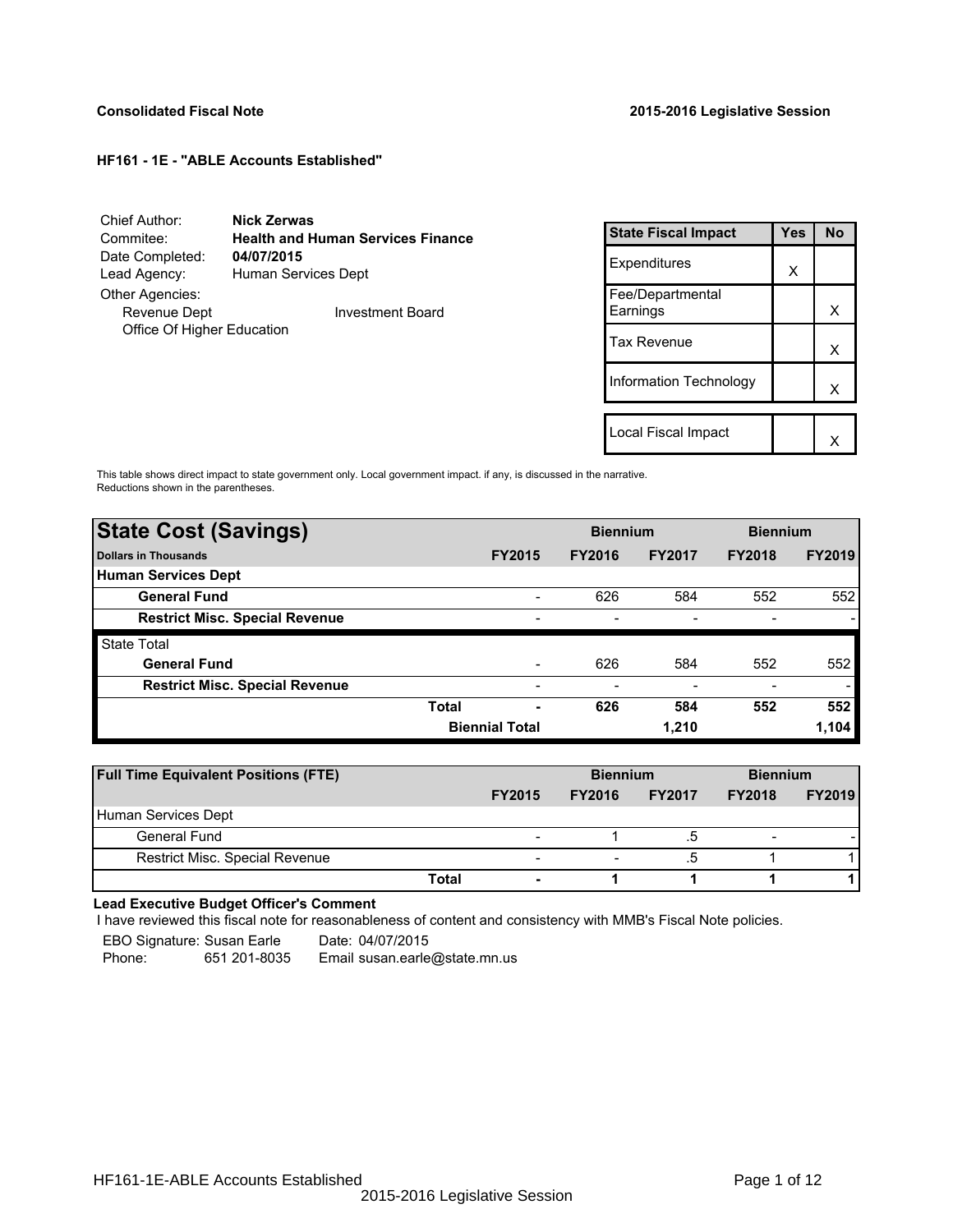This table shows direct impact to state government only. Local government impact, if any, is discussed in the narrative. Reductions are shown in parentheses.

\*Transfers In/Out and Absorbed Costs are only displayed when reported.

| State Cost (Savings) = 1-2                        |              |                       | <b>Biennium</b> |               | <b>Biennium</b> |               |
|---------------------------------------------------|--------------|-----------------------|-----------------|---------------|-----------------|---------------|
| <b>Dollars in Thousands</b>                       |              | <b>FY2015</b>         | <b>FY2016</b>   | <b>FY2017</b> | <b>FY2018</b>   | <b>FY2019</b> |
| Human Services Dept                               |              |                       |                 |               |                 |               |
| <b>General Fund</b>                               |              |                       | 626             | 584           | 552             | 552           |
| Restrict Misc. Special Revenue                    |              | -                     |                 |               |                 |               |
|                                                   | <b>Total</b> |                       | 626             | 584           | 552             | 552           |
|                                                   |              | <b>Biennial Total</b> |                 | 1,210         |                 | 1,104         |
| 1 - Expenditures, Absorbed Costs*, Transfers Out* |              |                       |                 |               |                 |               |
| Human Services Dept                               |              |                       |                 |               |                 |               |
| <b>General Fund</b>                               |              |                       | 963             | 899           | 850             | 850           |
| Restrict Misc. Special Revenue                    |              |                       |                 | 49            | 98              | 98            |
|                                                   | <b>Total</b> |                       | 963             | 948           | 948             | 948           |
|                                                   |              | <b>Biennial Total</b> |                 | 1,911         |                 | 1,896         |
| 2 - Revenues, Transfers In*                       |              |                       |                 |               |                 |               |
| Human Services Dept                               |              |                       |                 |               |                 |               |
| <b>General Fund</b>                               |              |                       | 337             | 315           | 298             | 298           |
| Restrict Misc. Special Revenue                    |              |                       |                 | 49            | 98              | 98            |
|                                                   | <b>Total</b> |                       | 337             | 364           | 396             | 396           |
|                                                   |              | <b>Biennial Total</b> |                 | 701           |                 | 792           |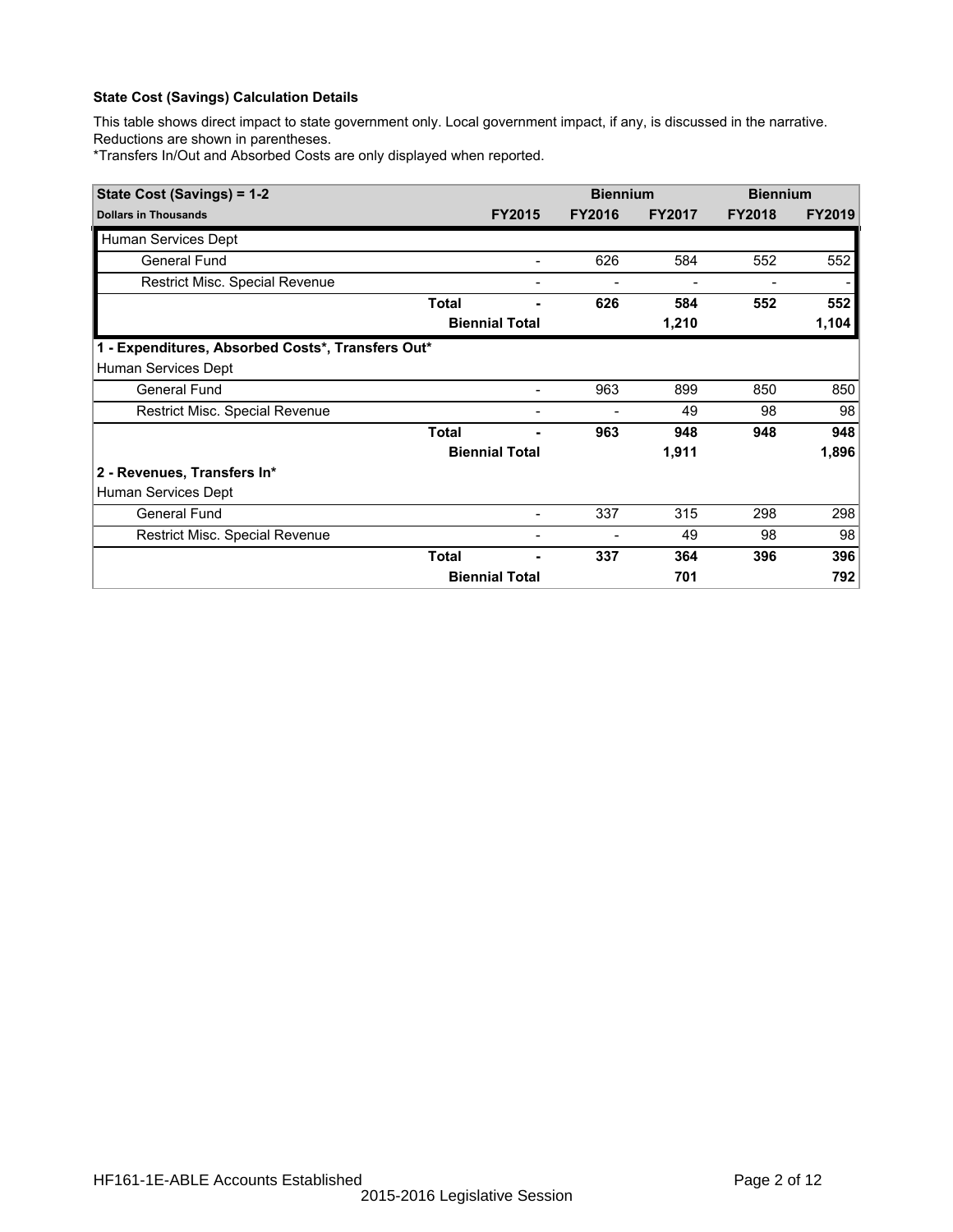| Chief Author:              | <b>Nick Zerwas</b>                       |
|----------------------------|------------------------------------------|
| Commitee:                  | <b>Health and Human Services Finance</b> |
| Date Completed: 04/07/2015 |                                          |
| Agency:                    | Revenue Dept                             |

| <b>State Fiscal Impact</b>   | Yes | <b>No</b> |
|------------------------------|-----|-----------|
| Expenditures                 |     | x         |
| Fee/Departmental<br>Earnings |     | x         |
| Tax Revenue                  |     | x         |
| Information Technology       |     | x         |
|                              |     |           |
| Local Fiscal Impact          |     |           |

This table shows direct impact to state government only. Local government impact. if any, is discussed in the narrative. Reductions shown in the parentheses.

| <b>State Cost (Savings)</b> |       |                       | <b>Biennium</b> |                          | <b>Biennium</b> |               |
|-----------------------------|-------|-----------------------|-----------------|--------------------------|-----------------|---------------|
| Dollars in Thousands        |       | <b>FY2015</b>         | <b>FY2016</b>   | <b>FY2017</b>            | <b>FY2018</b>   | <b>FY2019</b> |
|                             | Total |                       | ۰               | $\overline{\phantom{0}}$ | $\blacksquare$  |               |
|                             |       | <b>Biennial Total</b> |                 | $\overline{\phantom{0}}$ |                 |               |

| <b>Full Time Equivalent Positions (FTE)</b> |       |                          | <b>Biennium</b> |               | <b>Biennium</b>          |               |
|---------------------------------------------|-------|--------------------------|-----------------|---------------|--------------------------|---------------|
|                                             |       | <b>FY2015</b>            | <b>FY2016</b>   | <b>FY2017</b> | <b>FY2018</b>            | <b>FY2019</b> |
|                                             | Total | $\overline{\phantom{a}}$ |                 | . .           | $\overline{\phantom{0}}$ |               |

# **Executive Budget Officer's Comment**

I have reviewed this fiscal note for reasonableness of content and consistency with MMB's Fiscal Note policies.

EBO Signature: Katharine Barondeau Date: 4/2/2015 10:09:16 AM

-

Phone: 651 201-8026 Email katharine.barondeau@state.mn.us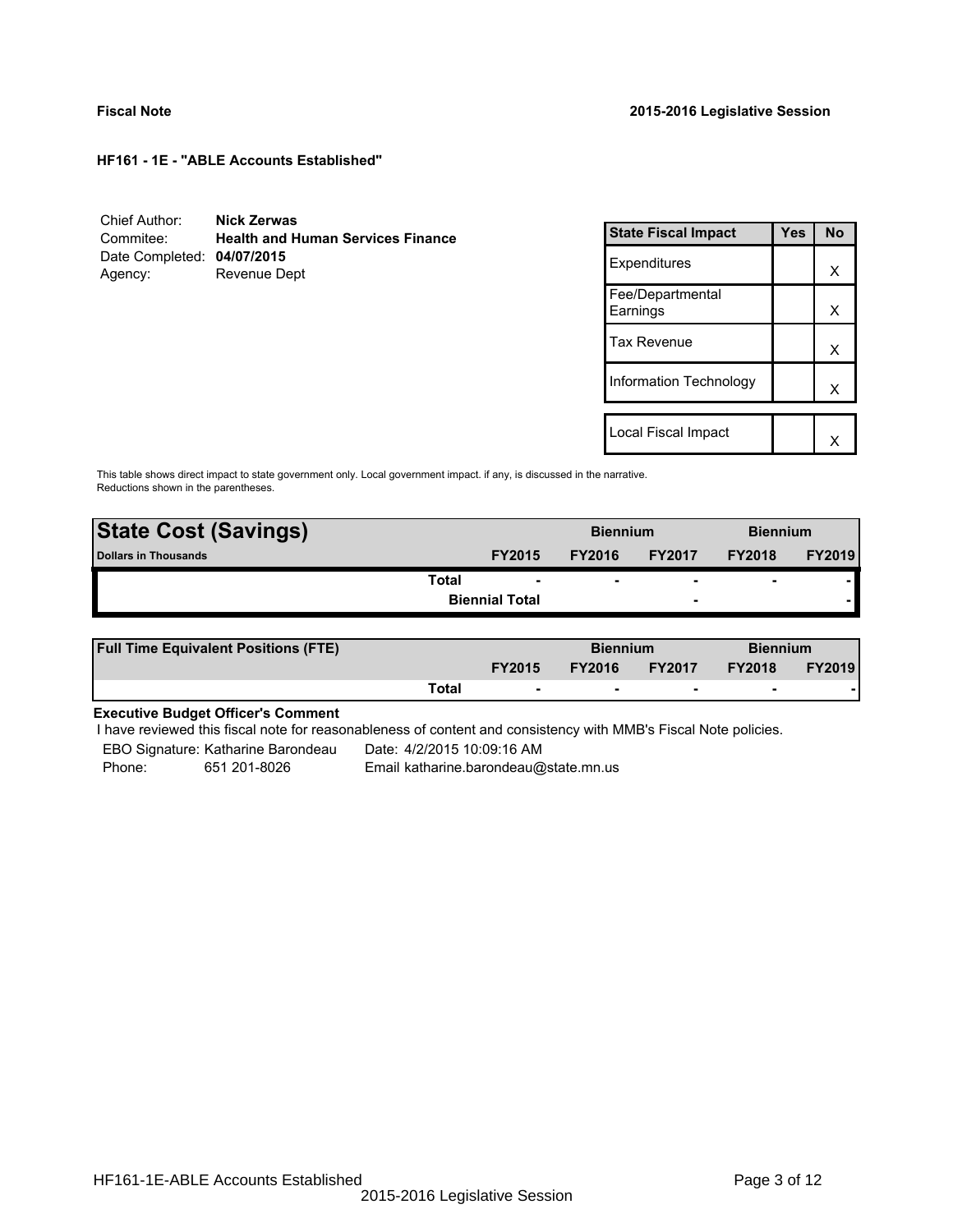This table shows direct impact to state government only. Local government impact, if any, is discussed in the narrative. Reductions are shown in parentheses.

\*Transfers In/Out and Absorbed Costs are only displayed when reported.

| State Cost (Savings) = 1-2                        |                          | <b>Biennium</b>          |               | <b>Biennium</b>          |               |
|---------------------------------------------------|--------------------------|--------------------------|---------------|--------------------------|---------------|
| <b>Dollars in Thousands</b>                       | <b>FY2015</b>            | <b>FY2016</b>            | <b>FY2017</b> | <b>FY2018</b>            | <b>FY2019</b> |
| <b>Total</b>                                      |                          | ۰                        |               |                          |               |
|                                                   | <b>Biennial Total</b>    |                          | ۰             |                          |               |
| 1 - Expenditures, Absorbed Costs*, Transfers Out* |                          |                          |               |                          |               |
| <b>Total</b>                                      |                          | ۰                        | ٠             |                          |               |
|                                                   | <b>Biennial Total</b>    |                          | ۰             |                          |               |
| 2 - Revenues, Transfers In*                       |                          |                          |               |                          |               |
| <b>Total</b>                                      | $\overline{\phantom{0}}$ | $\overline{\phantom{0}}$ | ٠             | $\overline{\phantom{0}}$ |               |
|                                                   | <b>Biennial Total</b>    |                          | ۰             |                          |               |

#### **Bill Description**

The bill establishes a savings plan, known as the Minnesota ABLE plan. The MN ABLE ("Minnesota Achieving a Better Life Experience Act"), similar to the federal ABLE Act signed into law in December 2014, allows people with disabilities and their families to create a tax-exempt savings account where the account funds can be used for qualified expenses for the disabled person.

#### **Assumptions**

The Department of Revenue (DOR) does not anticipate incurring administrative costs or savings as a result of this proposal, because Minnesota enacted federal conformity with the federal ABLE Act. DOR anticipates that inquiries about specific qualification requirements would be referred to the IRS.

The revenue impact from ABLE was determined with the 2015 Federal Update Bill that was enacted earlier this session in January, 2015. As such, the impact is included in the February forecast.

**Expenditure and/or Revenue Formula**

**Long-Term Fiscal Considerations**

**Local Fiscal Impact**

**References/Sources**

**Agency Contact:** Lisa Knops (651) 556-6754

**Agency Fiscal Note Coordinator Signature:** Lisa Knops **Date:** 4/1/2015 4:24:18 PM **Phone:** 651 556-6754 **Email:** Lisa.Knops@state.mn.us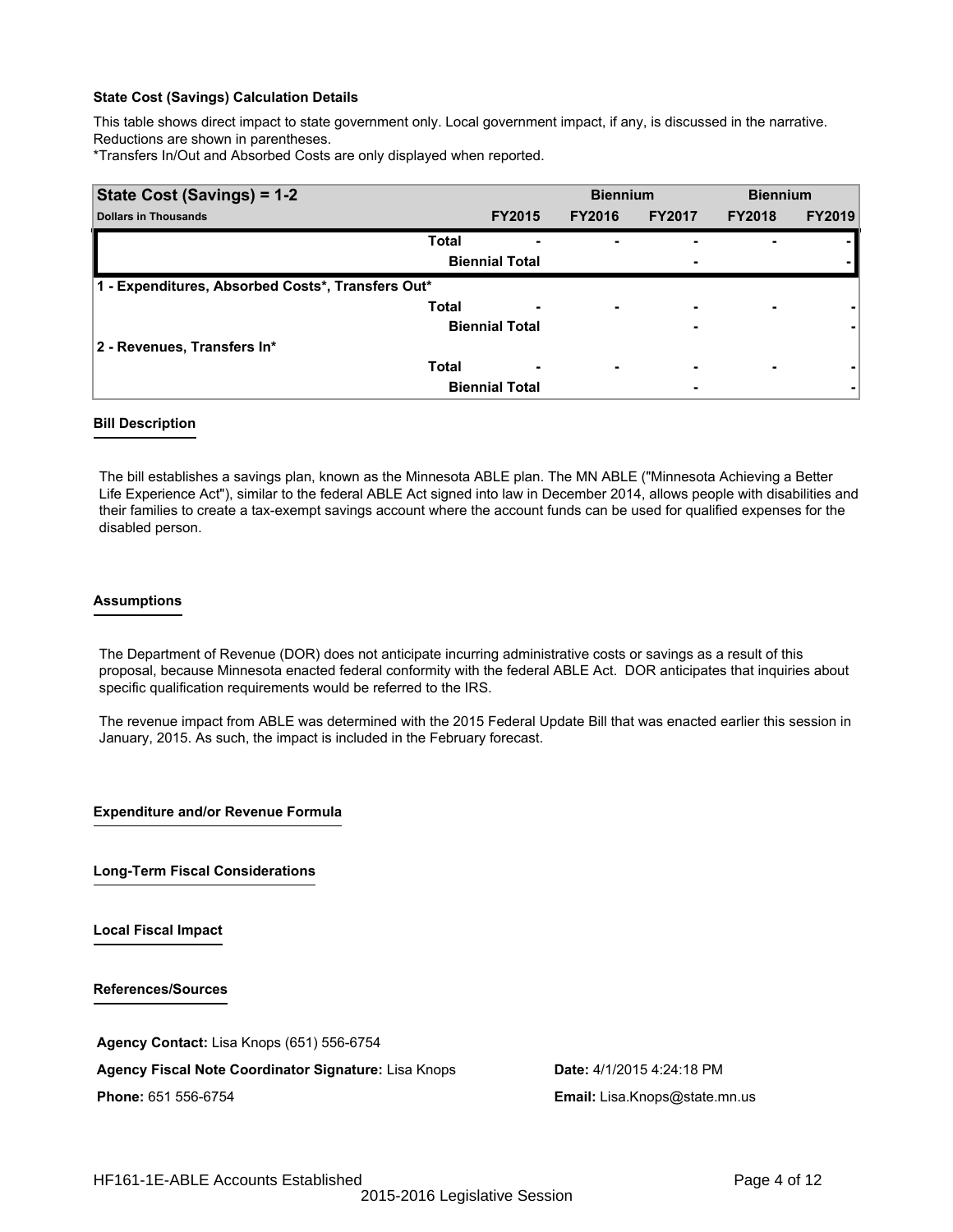| Chief Author:              | Nick Zerwas                              |
|----------------------------|------------------------------------------|
| Commitee:                  | <b>Health and Human Services Finance</b> |
| Date Completed: 04/07/2015 |                                          |
| Agency:                    | <b>Investment Board</b>                  |

| <b>State Fiscal Impact</b>   | Yes | <b>No</b> |
|------------------------------|-----|-----------|
| Expenditures                 |     | x         |
| Fee/Departmental<br>Earnings |     | x         |
| Tax Revenue                  |     | x         |
| Information Technology       |     | x         |
|                              |     |           |
| Local Fiscal Impact          |     |           |

This table shows direct impact to state government only. Local government impact. if any, is discussed in the narrative. Reductions shown in the parentheses.

| <b>State Cost (Savings)</b> |                       |               | <b>Biennium</b> |                          | <b>Biennium</b> |               |
|-----------------------------|-----------------------|---------------|-----------------|--------------------------|-----------------|---------------|
| Dollars in Thousands        |                       | <b>FY2015</b> | <b>FY2016</b>   | <b>FY2017</b>            | <b>FY2018</b>   | <b>FY2019</b> |
|                             | Total                 |               | ۰               | $\overline{\phantom{0}}$ | $\blacksquare$  |               |
|                             | <b>Biennial Total</b> |               |                 | $\overline{\phantom{0}}$ |                 |               |

| <b>Full Time Equivalent Positions (FTE)</b> |       |                          | <b>Biennium</b> |                          | <b>Biennium</b> |               |
|---------------------------------------------|-------|--------------------------|-----------------|--------------------------|-----------------|---------------|
|                                             |       | <b>FY2015</b>            | <b>FY2016</b>   | <b>FY2017</b>            | <b>FY2018</b>   | <b>FY2019</b> |
|                                             | Total | $\overline{\phantom{a}}$ | $\sim$          | $\overline{\phantom{a}}$ | $\sim$          |               |

# **Executive Budget Officer's Comment**

I have reviewed this fiscal note for reasonableness of content and consistency with MMB's Fiscal Note policies.

EBO Signature: Katharine Barondeau ---- Date: 4/7/2015 1:36:27 PM

-

Phone: 651 201-8026 Email katharine.barondeau@state.mn.us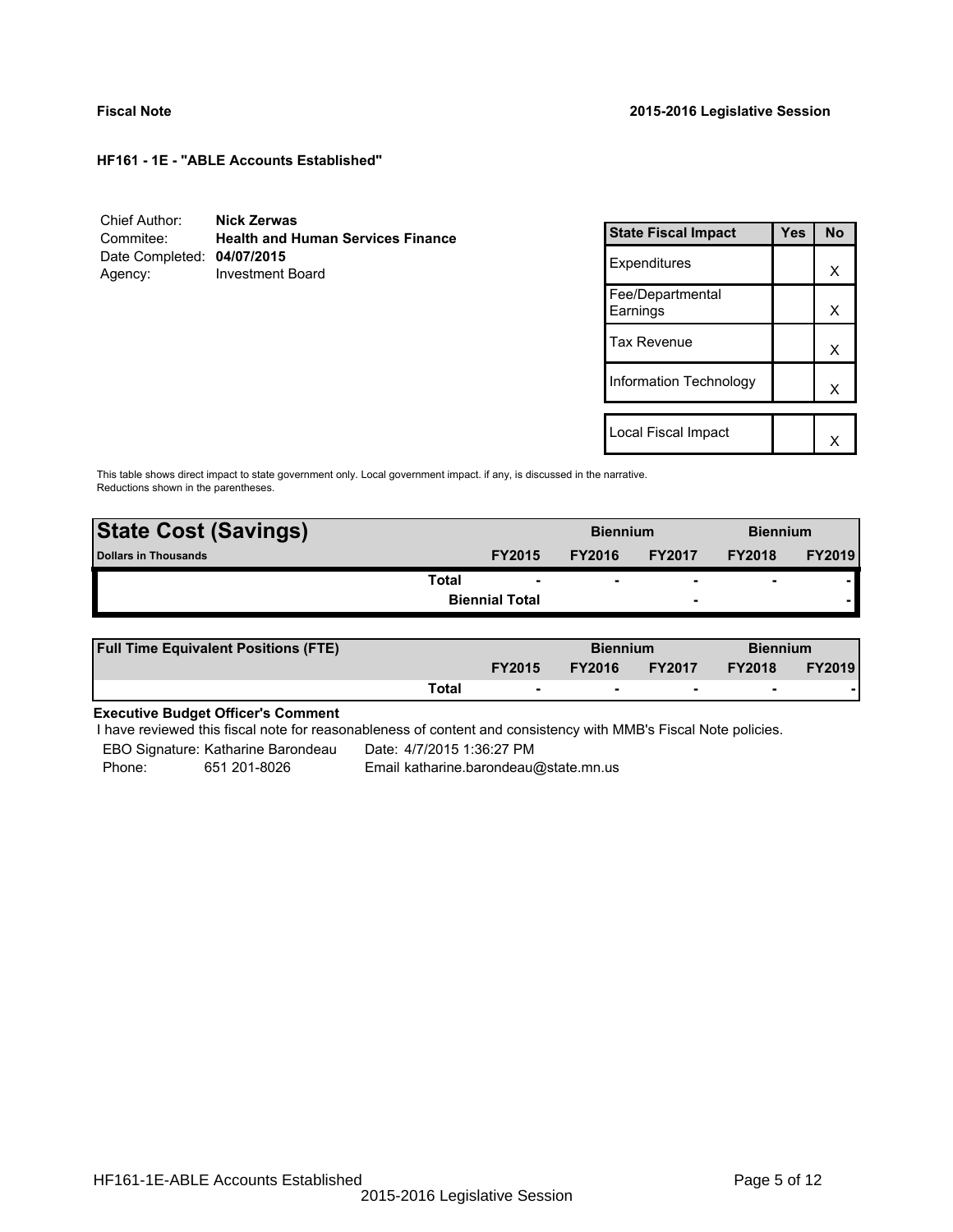This table shows direct impact to state government only. Local government impact, if any, is discussed in the narrative. Reductions are shown in parentheses.

\*Transfers In/Out and Absorbed Costs are only displayed when reported.

| State Cost (Savings) = 1-2                        |              |                       | <b>Biennium</b>          |               | <b>Biennium</b> |               |
|---------------------------------------------------|--------------|-----------------------|--------------------------|---------------|-----------------|---------------|
| <b>Dollars in Thousands</b>                       |              | <b>FY2015</b>         | <b>FY2016</b>            | <b>FY2017</b> | <b>FY2018</b>   | <b>FY2019</b> |
|                                                   | <b>Total</b> | -                     | ۰                        |               |                 |               |
|                                                   |              | <b>Biennial Total</b> |                          | ٠             |                 |               |
| 1 - Expenditures, Absorbed Costs*, Transfers Out* |              |                       |                          |               |                 |               |
|                                                   | <b>Total</b> |                       | $\overline{\phantom{0}}$ | -             |                 |               |
|                                                   |              | <b>Biennial Total</b> |                          | -             |                 |               |
| 2 - Revenues, Transfers In*                       |              |                       |                          |               |                 |               |
|                                                   | <b>Total</b> |                       | $\overline{\phantom{0}}$ | ٠             |                 |               |
|                                                   |              | <b>Biennial Total</b> |                          | -             |                 |               |

## **Bill Description**

The SBI believes that no additional staff is needed and would anticipate limited expense to the SBI. This language is similar to the investment management authority given to the SBI for the Minnesota College Saving Plan outlined in Minnesota Statute 136G.07. This language would allow the SBI and Commissioner of Human Services to contract with a third party for investment management, record keeping or other services in connection with investing the accounts. We do not know what those costs might be.

It is our understanding that this account would be established to pay for disability-related expenses on behalf of designated beneficiaries as outlined in statute and would not be commingled with other assets the SBI manages.

## **Assumptions**

SBI would work with DHS to contract a third party.

**Expenditure and/or Revenue Formula**

**Long-Term Fiscal Considerations**

**Local Fiscal Impact**

**References/Sources**

**Agency Contact:** Patc Ammann **Agency Fiscal Note Coordinator Signature:** Paul Anderson **Date:** 4/7/2015 9:12:57 AM **Phone:** 651 297-2287 **Email:** Paul.Anderson@state.mn.us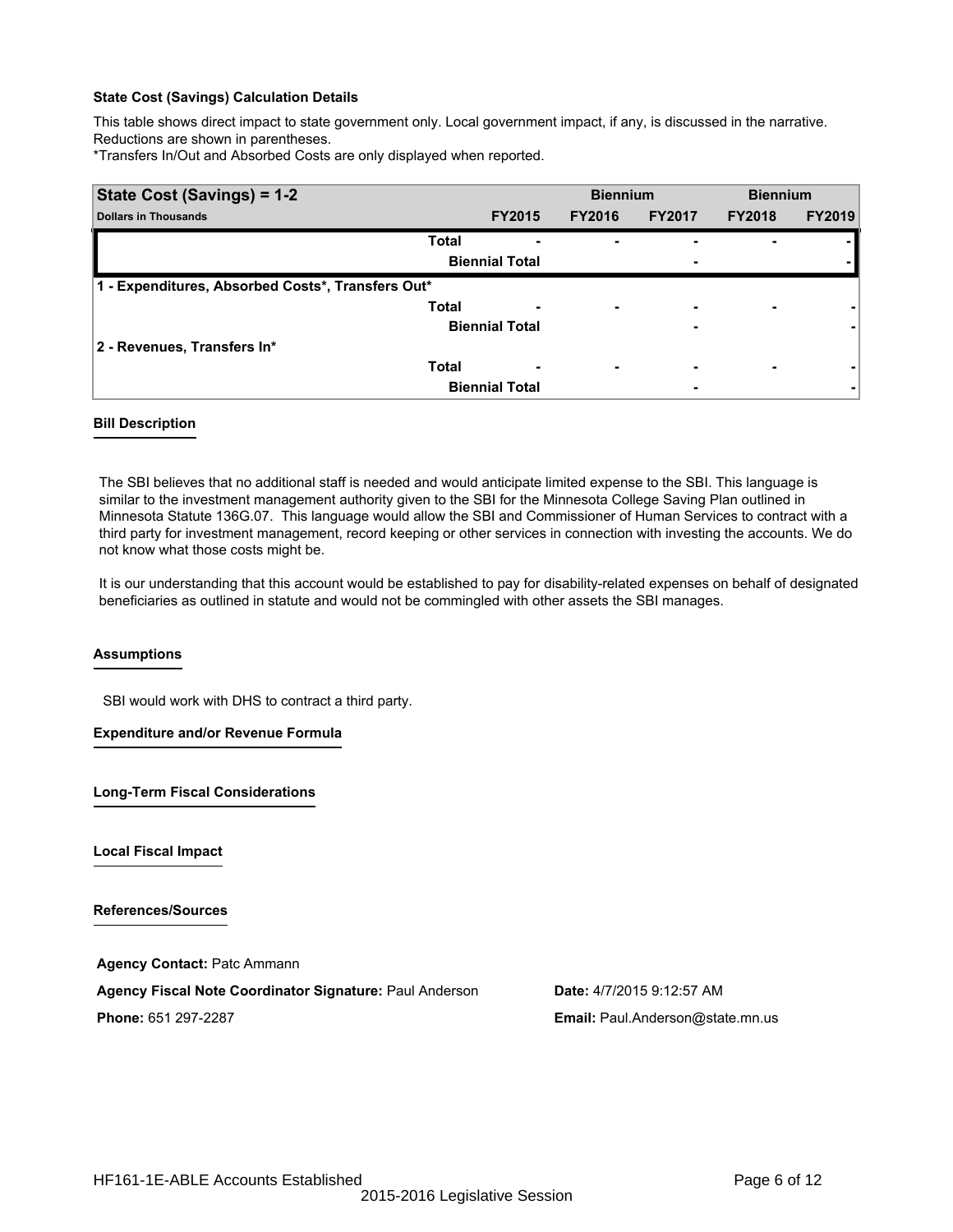| Chief Author:              | Nick Zerwas                              |
|----------------------------|------------------------------------------|
| Commitee:                  | <b>Health and Human Services Finance</b> |
| Date Completed: 04/07/2015 |                                          |
| Agency:                    | Office Of Higher Education               |

| <b>State Fiscal Impact</b>   | Yes | <b>No</b> |
|------------------------------|-----|-----------|
| Expenditures                 |     | x         |
| Fee/Departmental<br>Earnings |     | x         |
| Tax Revenue                  |     | x         |
| Information Technology       |     | x         |
|                              |     |           |
| Local Fiscal Impact          |     |           |

This table shows direct impact to state government only. Local government impact. if any, is discussed in the narrative. Reductions shown in the parentheses.

| <b>State Cost (Savings)</b> |                       | <b>Biennium</b> |                          | <b>Biennium</b>          |               |
|-----------------------------|-----------------------|-----------------|--------------------------|--------------------------|---------------|
| <b>Dollars in Thousands</b> | <b>FY2015</b>         | <b>FY2016</b>   | <b>FY2017</b>            | <b>FY2018</b>            | <b>FY2019</b> |
| Total                       | ۰                     | ۰               | $\overline{\phantom{0}}$ | $\overline{\phantom{0}}$ |               |
|                             | <b>Biennial Total</b> |                 | $\overline{\phantom{a}}$ |                          |               |
|                             |                       |                 |                          |                          |               |

| <b>Full Time Equivalent Positions (FTE)</b> |       |                          | <b>Biennium</b> |                          | <b>Biennium</b> |               |
|---------------------------------------------|-------|--------------------------|-----------------|--------------------------|-----------------|---------------|
|                                             |       | <b>FY2015</b>            | <b>FY2016</b>   | <b>FY2017</b>            | <b>FY2018</b>   | <b>FY2019</b> |
|                                             | Total | $\overline{\phantom{a}}$ | $\sim$          | $\overline{\phantom{a}}$ | $\sim$          |               |

# **Executive Budget Officer's Comment**

I have reviewed this fiscal note for reasonableness of content and consistency with MMB's Fiscal Note policies.

EBO Signature: Amelia Cruver - Date: 3/30/2015 2:22:47 PM Phone: 651 201-8047 Email amelia.cruver@state.mn.us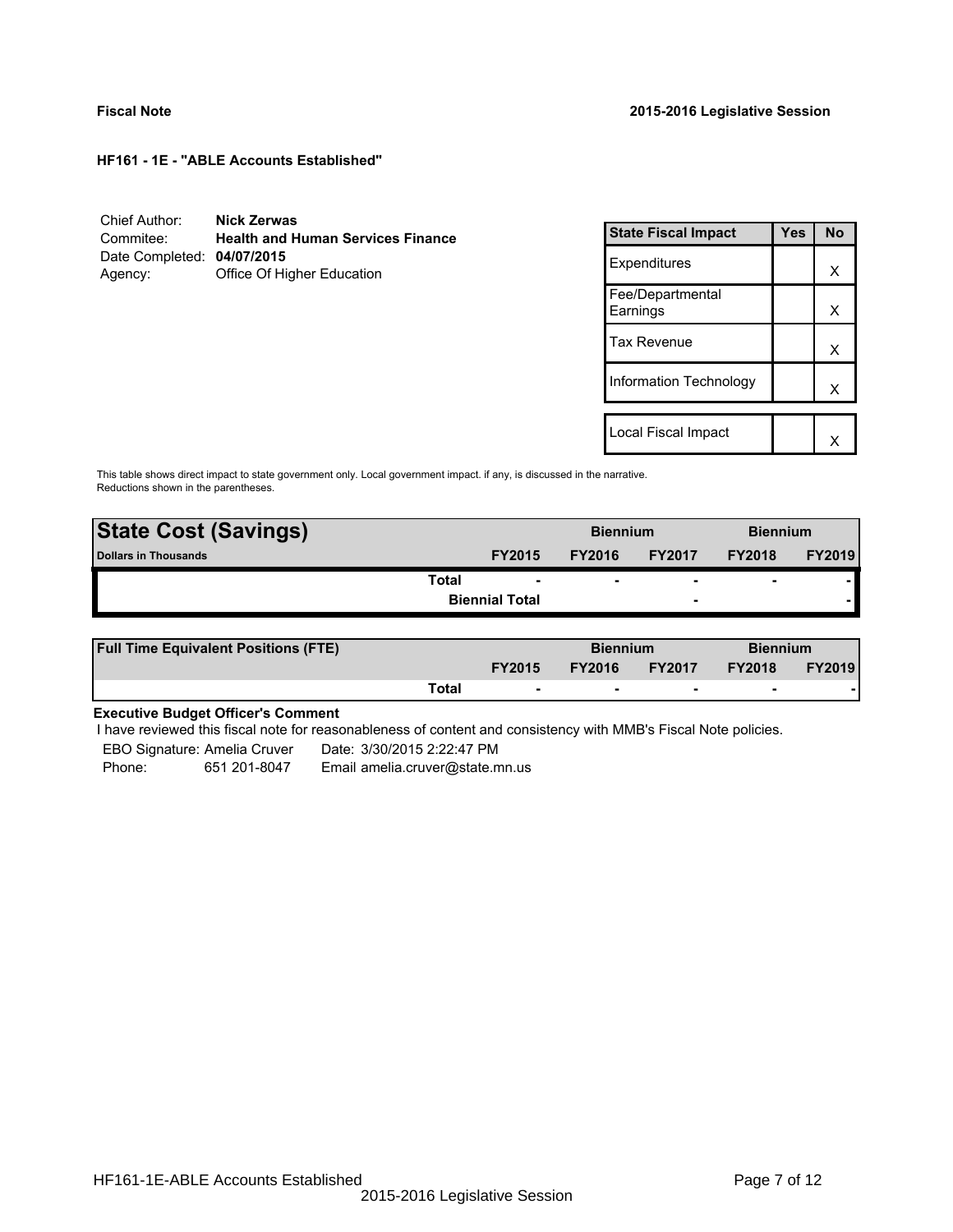This table shows direct impact to state government only. Local government impact, if any, is discussed in the narrative. Reductions are shown in parentheses.

\*Transfers In/Out and Absorbed Costs are only displayed when reported.

| State Cost (Savings) = 1-2                        |              |                       | <b>Biennium</b>          |                          | <b>Biennium</b> |               |
|---------------------------------------------------|--------------|-----------------------|--------------------------|--------------------------|-----------------|---------------|
| <b>Dollars in Thousands</b>                       |              | <b>FY2015</b>         | <b>FY2016</b>            | <b>FY2017</b>            | <b>FY2018</b>   | <b>FY2019</b> |
|                                                   | <b>Total</b> | -                     |                          | ۰                        |                 |               |
|                                                   |              | <b>Biennial Total</b> |                          | ۰                        |                 |               |
| 1 - Expenditures, Absorbed Costs*, Transfers Out* |              |                       |                          |                          |                 |               |
|                                                   | <b>Total</b> | -                     | ۰.                       | $\overline{\phantom{0}}$ |                 |               |
|                                                   |              | <b>Biennial Total</b> |                          | ۰                        |                 |               |
| 2 - Revenues, Transfers In*                       |              |                       |                          |                          |                 |               |
|                                                   | <b>Total</b> | ٠                     | $\overline{\phantom{a}}$ | ٠                        |                 |               |
|                                                   |              | <b>Biennial Total</b> |                          | ٠                        |                 |               |

## **Bill Description**

The bill establishes ABLE accounts to encourage individuals and families to save to be able to support individuals with disabilities to maintain health, independence, and quality of life. OHE's role within the proposed bill is limited to providing consultation to the Commissioner of Human Services when designing and establishing the plan's requirements and in negotiating or entering contracts with third parties.

#### **Assumptions**

We assume that OHE's role is strictly limited to providing guidance around OHE's experience with the college 529 plans and TIAA Cref. If the scope is larger than that, there may be costs for the Office.

#### **Expenditure and/or Revenue Formula**

## **Long-Term Fiscal Considerations**

**Local Fiscal Impact**

**References/Sources**

**Agency Contact:** Thomas Sanford

**Agency Fiscal Note Coordinator Signature:** Thomas Sanford **Date:** 3/24/2015 3:11:17 PM

**Phone:** 651 259-3960 **Email:** thomas.sanford@state.mn.us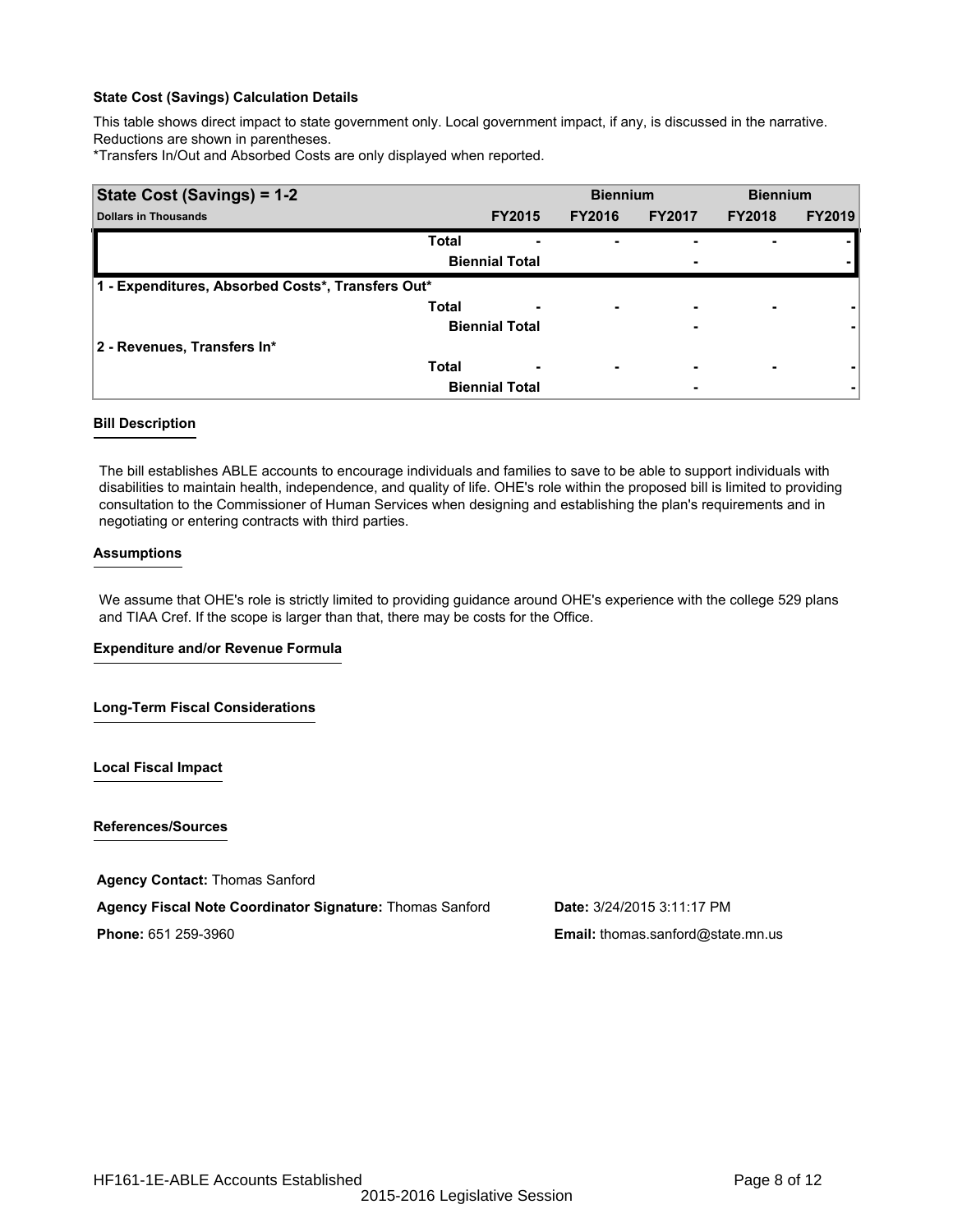| Chief Author:              | Nick Zerwas                              |
|----------------------------|------------------------------------------|
| Commitee:                  | <b>Health and Human Services Finance</b> |
| Date Completed: 04/07/2015 |                                          |
| Agency:                    | Human Services Dept                      |

| <b>State Fiscal Impact</b>   | Yes | <b>No</b> |
|------------------------------|-----|-----------|
| Expenditures                 | X   |           |
| Fee/Departmental<br>Earnings |     | x         |
| <b>Tax Revenue</b>           |     | X         |
| Information Technology       |     | x         |
|                              |     |           |
| Local Fiscal Impact          |     |           |

This table shows direct impact to state government only. Local government impact. if any, is discussed in the narrative. Reductions shown in the parentheses.

| <b>State Cost (Savings)</b>           |                       | <b>Biennium</b> |               |                          | <b>Biennium</b>          |               |
|---------------------------------------|-----------------------|-----------------|---------------|--------------------------|--------------------------|---------------|
| <b>Dollars in Thousands</b>           |                       | <b>FY2015</b>   | <b>FY2016</b> | <b>FY2017</b>            | <b>FY2018</b>            | <b>FY2019</b> |
| <b>General Fund</b>                   |                       | -               | 626           | 584                      | 552                      | 552           |
| <b>Restrict Misc. Special Revenue</b> |                       | -               |               | $\overline{\phantom{0}}$ | $\overline{\phantom{a}}$ |               |
|                                       | Total                 | ۰               | 626           | 584                      | 552                      | 552           |
|                                       | <b>Biennial Total</b> |                 |               | 1.210                    |                          | 1,104         |

| <b>Full Time Equivalent Positions (FTE)</b> |                          | <b>Biennium</b>          |               | <b>Biennium</b>          |               |
|---------------------------------------------|--------------------------|--------------------------|---------------|--------------------------|---------------|
|                                             | <b>FY2015</b>            | <b>FY2016</b>            | <b>FY2017</b> | <b>FY2018</b>            | <b>FY2019</b> |
| General Fund                                | $\overline{\phantom{0}}$ |                          |               | $\overline{\phantom{0}}$ |               |
| <b>Restrict Misc. Special Revenue</b>       | $\overline{\phantom{a}}$ | $\overline{\phantom{0}}$ | .ວ            |                          |               |
|                                             | Total                    |                          |               |                          |               |

## **Executive Budget Officer's Comment**

-

I have reviewed this fiscal note for reasonableness of content and consistency with MMB's Fiscal Note policies.

EBO Signature: Susan Earle Date: 4/6/2015 8:55:04 PM

Phone: 651 201-8035 Email susan.earle@state.mn.us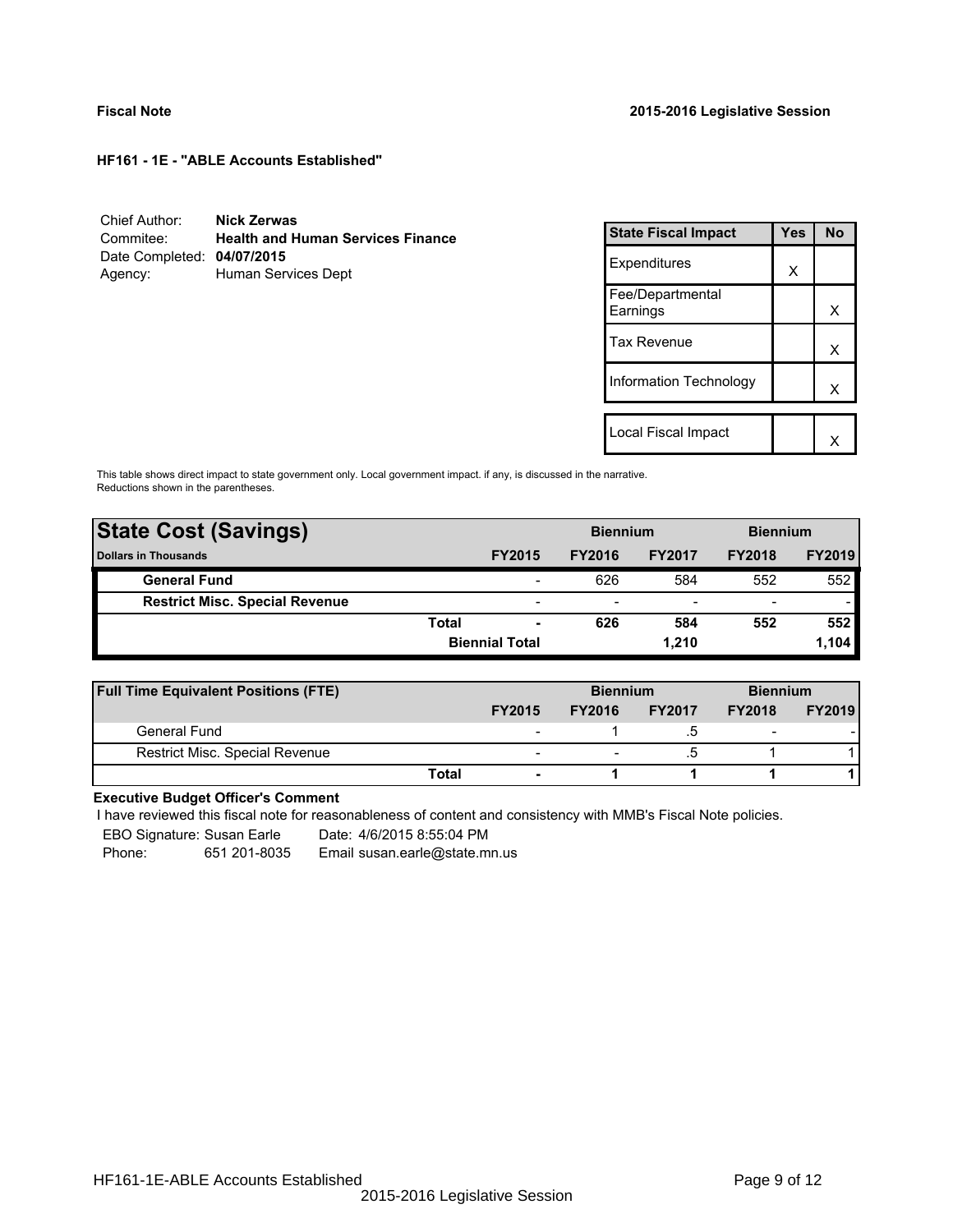This table shows direct impact to state government only. Local government impact, if any, is discussed in the narrative. Reductions are shown in parentheses.

\*Transfers In/Out and Absorbed Costs are only displayed when reported.

| State Cost (Savings) = 1-2                        |                       |                       | <b>Biennium</b> |               | <b>Biennium</b> |               |
|---------------------------------------------------|-----------------------|-----------------------|-----------------|---------------|-----------------|---------------|
| <b>Dollars in Thousands</b>                       |                       | <b>FY2015</b>         | <b>FY2016</b>   | <b>FY2017</b> | <b>FY2018</b>   | <b>FY2019</b> |
| <b>General Fund</b>                               |                       |                       | 626             | 584           | 552             | 552           |
| Restrict Misc. Special Revenue                    |                       |                       |                 |               |                 |               |
|                                                   | <b>Total</b>          | ۰                     | 626             | 584           | 552             | 552           |
|                                                   |                       | <b>Biennial Total</b> |                 | 1,210         |                 | 1,104         |
| 1 - Expenditures, Absorbed Costs*, Transfers Out* |                       |                       |                 |               |                 |               |
| <b>General Fund</b>                               |                       |                       | 963             | 899           | 850             | 850           |
| Restrict Misc. Special Revenue                    |                       |                       |                 | 49            | 98              | 98            |
|                                                   | <b>Total</b>          |                       | 963             | 948           | 948             | 948           |
|                                                   | <b>Biennial Total</b> |                       |                 | 1,911         |                 | 1,896         |
| 2 - Revenues, Transfers In*                       |                       |                       |                 |               |                 |               |
| <b>General Fund</b>                               |                       |                       | 337             | 315           | 298             | 298           |
| <b>Restrict Misc. Special Revenue</b>             |                       |                       |                 | 49            | 98              | 98            |
|                                                   | <b>Total</b>          |                       | 337             | 364           | 396             | 396           |
|                                                   |                       | <b>Biennial Total</b> |                 | 701           |                 | 792           |

## **Bill Description**

Recently enacted federal law permits certain individuals with disabilities to establish tax deferred savings accounts under section 529 of the internal revenue code. Under the Achieving a Better Life Experience Act (ABLE), account holders are permitted to take distributions from the account to meet certain qualified expenditures including the cost of health care or other services for people with disabilities. Distributions to cover eligible expenditures are not counted against the account holders taxable income.

This legislation requires the Department of Human Services (DHS) to administer individual savings accounts for certain people with disabilities under section 529 of the Internal Revenue Code. The bill defines eligibility for establishing these accounts, clarifies qualifying expenditures that may be paid through disbursed funds, and establishes contribution limits. The legislation requires DHS to conduct marketing activities and gives the agency authority to charge participants fees to recover costs of administering accounts.

## **Assumptions**

Section 6 requires DHS to ensure that accounts established under this bill meet the requirements for ABLE accounts under section 529 of the Internal Revenue Code. As currently written, this section of the Internal Revenue Code contains provisions for tuition savings accounts, and provisions for the ABLE act are not yet codified. While subdivision 4 permits DHS to charge annual fees to account holders, DHS would incur costs to establish this service or to pay a vendor on its behalf before the public could begin using the accounts, and recipient fees will only be available to cover administrative costs once accounts are established. Until requirements for the accounts are codified in the Internal Revenue Code, costs for establishing this service are incalculable. For this reason, this estimate does not reflect costs to administer ABLE accounts at the Department of Human Services.

Section 4 of the bill requires DHS to conduct marketing for ABLE accounts, but prohibits DHS from funding marketing costs through recipient fees. As a result, this estimate includes the cost of marketing activities. Estimates were developed using figures from the Minnesota Office of Higher Education (OHE) who administers education savings accounts under section 529 of the internal revenue code. This estimate assumes similar costs to conduct marketing activities, and uses an estimate provided to the OHE by a private contractor to conduct marketing on their behalf.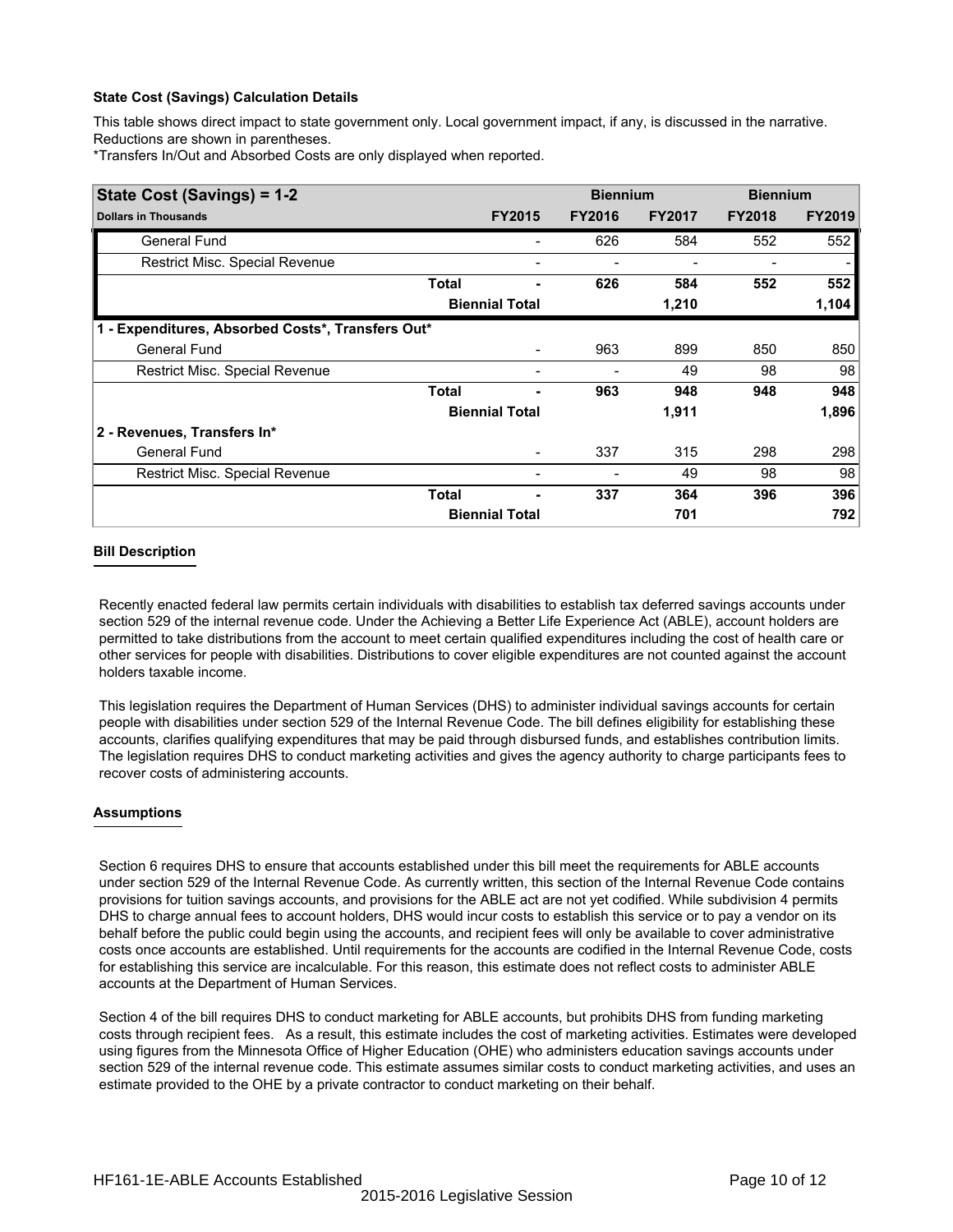Section 4 also states that the department shall consult with the State Board of Investment on establishing the plans requirements and entering into contracts with third parties. In addition, it states that the Department and the executive director from the State Board of Investment should also establish an annual fee to be imposed on the participants to recover the costs of administration, record keeping and investment management. At this time, we do not have enough information to determine the fee.

This legislation permits DHS to contract with a private entity to administer accounts on its behalf. While the requirements for the ABLE accounts are still undefined in federal rules, DHS would likely contract with a private entity to administer these accounts as the agency does not currently administer savings accounts for the public for any other purpose. This estimate includes costs for 1 FTE for contract management. It is assumed that within 18 months rules will be promulgated and enough revenue will be generated from fees to cover the cost of this FTE.

This bill does not make any changes to state statutes regarding Medical Assistance income and asset eligibility, so it is assumed that the current requirements apply to the ABLE accounts. As a result, this bill does not affect the Medical Assistance program.

## **Expenditure and/or Revenue Formula**

#### **Section 4**

|                     |              | Marketing and Contract Management |              |       |  |  |
|---------------------|--------------|-----------------------------------|--------------|-------|--|--|
|                     | <b>FY 16</b> | <b>FY 17</b>                      | <b>FY 18</b> | FY 19 |  |  |
| Admin: General Fund | 850          | 850                               | 850          | 850   |  |  |
| 1 FTE               | 113          | 49                                | υ            | 0     |  |  |
| <b>FFP</b>          | (337)        | (315)                             | (298)        | (298) |  |  |
| Net cost            | 626          | 584                               | 552          | 552   |  |  |

| Fiscal Tracking Summary (\$000s) |             |                                            |        |        |        |                |  |
|----------------------------------|-------------|--------------------------------------------|--------|--------|--------|----------------|--|
| Fund                             | <b>BACT</b> | <b>Description</b>                         | FY2016 | FY2017 | FY2018 | FY2019         |  |
| GF                               | 14          | Admin<br>Marketing                         | 850    | 850    | 850    | 850            |  |
| GF                               | 14          | CCA FTE start-<br>up from GF               | 113    | 49     | 0      | $\overline{0}$ |  |
| DED                              | 14          | CCA Admin<br>FTE ongoing<br>fees supported | 0      | 49     | 98     | 98             |  |
| GF                               | REV1        | 35% FFP                                    | (337)  | (315)  | (298)  | (298)          |  |
| DED                              | 14          | Special<br>Revenue Fees                    | 0      | (49)   | (98)   | (98)           |  |
|                                  |             | <b>Total Net</b><br><b>Fiscal Impact</b>   | 626    | 584    | 552    | 552            |  |
|                                  |             |                                            |        |        |        |                |  |